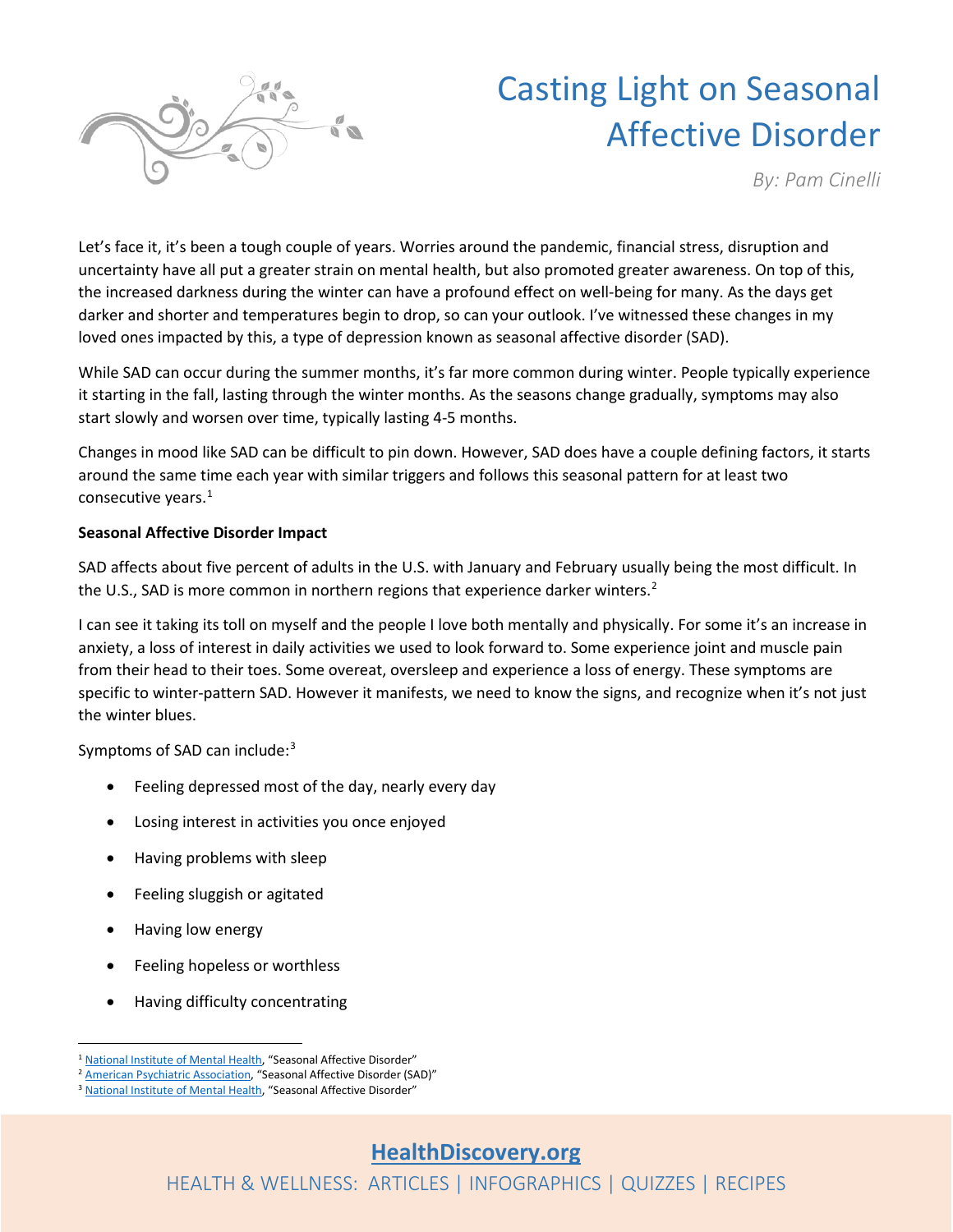- Having frequent thoughts of death or suicide
- Oversleeping (hypersomnia)
- Overeating, particularly with a craving for carbohydrates
- Weight gain
- Social withdrawal (feeling like "hibernating")

#### **Seasonal Affective Disorder Causes**

Research indicates that it may be related to the balance of brain chemicals, specifically serotonin and melatonin. Serotonin helps to regulate mood, and its production is understood to be influenced by exposure to sunlight. If someone has reduced exposure to sunlight, like during the winter in northern areas, or if their body doesn't properly produce serotonin, this can lead to decreased serotonin levels, which in turn can lead to mood disorders like SAD.[4](#page-1-0)

#### **Seasonal Affective Disorder Treatments**

If you feel you have symptoms of SAD, talk to your doctor, psychiatrist or other trained medical professional. They may suggest one of several treatment options. As with major depressive disorder, cognitive behavioral therapy or antidepressants may be prescribed.

## *Light therapy can help reduce symptoms of seasonal affective disorder.*

Light therapy using special therapy lamps has also shown effectiveness in reducing SAD symptoms. This involves using a bright light to simulate exposure to the sunlight that's missing during the winter months. The lamp should produce at least 10,000 lux, a measure of light intensity. A bright sunny day is 50,000 lux or more. Experts recommend placing the light off to the side about a foot away for about 30 minutes. This exposure is most effective within an hour of waking up if possible or before 10 a.m.<sup>[5](#page-1-1)</sup>

While experts recommend strong light exposure in the morning, preferably before 8 am, for those living in areas with darker winters, this may be easier said than done. Often we may find ourselves waking or heading to work in the dark and driving home in the dark with little opportunity for sun exposure. In these cases, it's best to find time to get outside around noon or early afternoon when the sunlight is strongest. Even on a cloudy day, 15 minutes can help boost mood.

Sometimes friends and family can notice the changes in mood and behavior before those living with SAD realize it's happening. I try to recognize these signs in my loved ones and encourage changes that have helped previously, like:

• Do something that makes you feel good first thing in the morning.

<span id="page-1-0"></span><sup>4</sup> [National Institute of Mental Health,](https://www.nimh.nih.gov/health/publications/seasonal-affective-disorder) "Seasonal Affective Disorder"

<span id="page-1-1"></span><sup>5</sup> [Harvard Medical School,](https://www.health.harvard.edu/mind-and-mood/shining-a-light-on-winter-depression) "Shining a Light on Winter Depression"